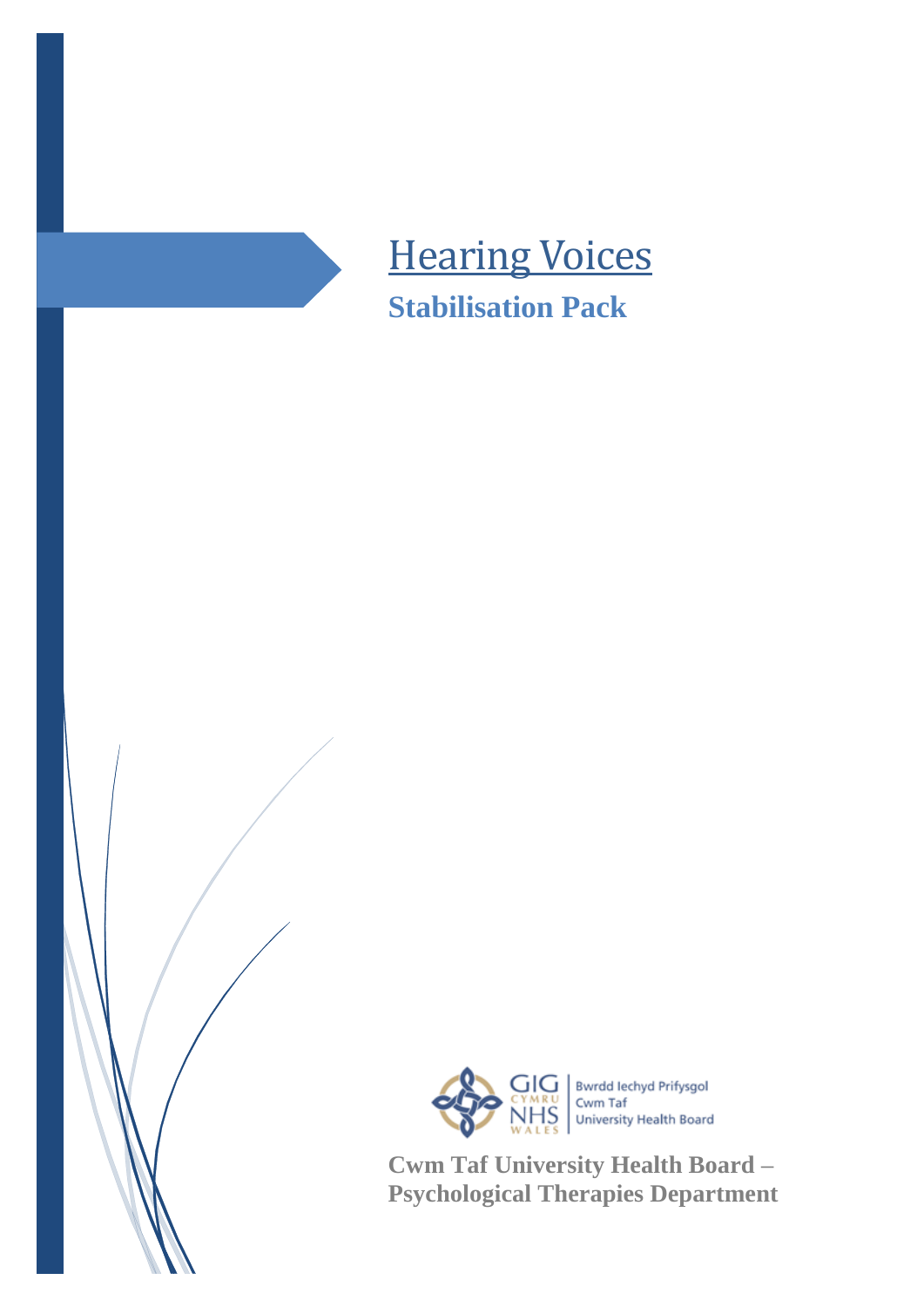# **Hearing Voices**

Hearing voices that other people do not hear is a fairly common experience. It is thought that about *1 in 8 people* will hear voices at some point in their lives. It does not have to be seen as a sign of a serious mental illness. Some people view their voices as a mystical or spiritual experience, or a comforting reminder of someone who has died. In fact, many people live happily with their voices, especially if they are friendly and supportive. Hearing voices is not necessarily a sign of what is sometimes called 'schizophrenia' or 'psychosis.'

Some people hear voices through their ears, in the same way as hearing anyone else speak, while others hear them in their heads or other parts of their body. Voices can be male or female, or perhaps a mixture of both. They can shout or whisper.

Sometimes these voices sound like people you have actually known, or else they say the same things that people in your life have said. It is quite common to have other unusual experiences as well, such as images, visions, tastes, smells and sensations of being touched. Some of the resources below discuss these experiences in more detail.

Voices can become a problem when they are very critical, hostile, dominating, or if they interfere with your life in a negative way. People may be very afraid of threats made by voices, or find it hard to concentrate because of the voice's constant interruptions. Some people hear up to 30 or 40 different voices, and they may believe that they belong to devils or demons. This is because the voices may seem very real and powerful.

Sometimes distressing voices may be a result of trauma or abuse. People who hear hostile voices are very much more likely to have experienced traumas of various kinds. Voices often appear for the first time after a traumatic event. This means that if you can come to terms with the trauma, the voices may become much easier to live with. You may even come to value them for their advice, comfort or company. In some cases, though not all, the voices may disappear altogether.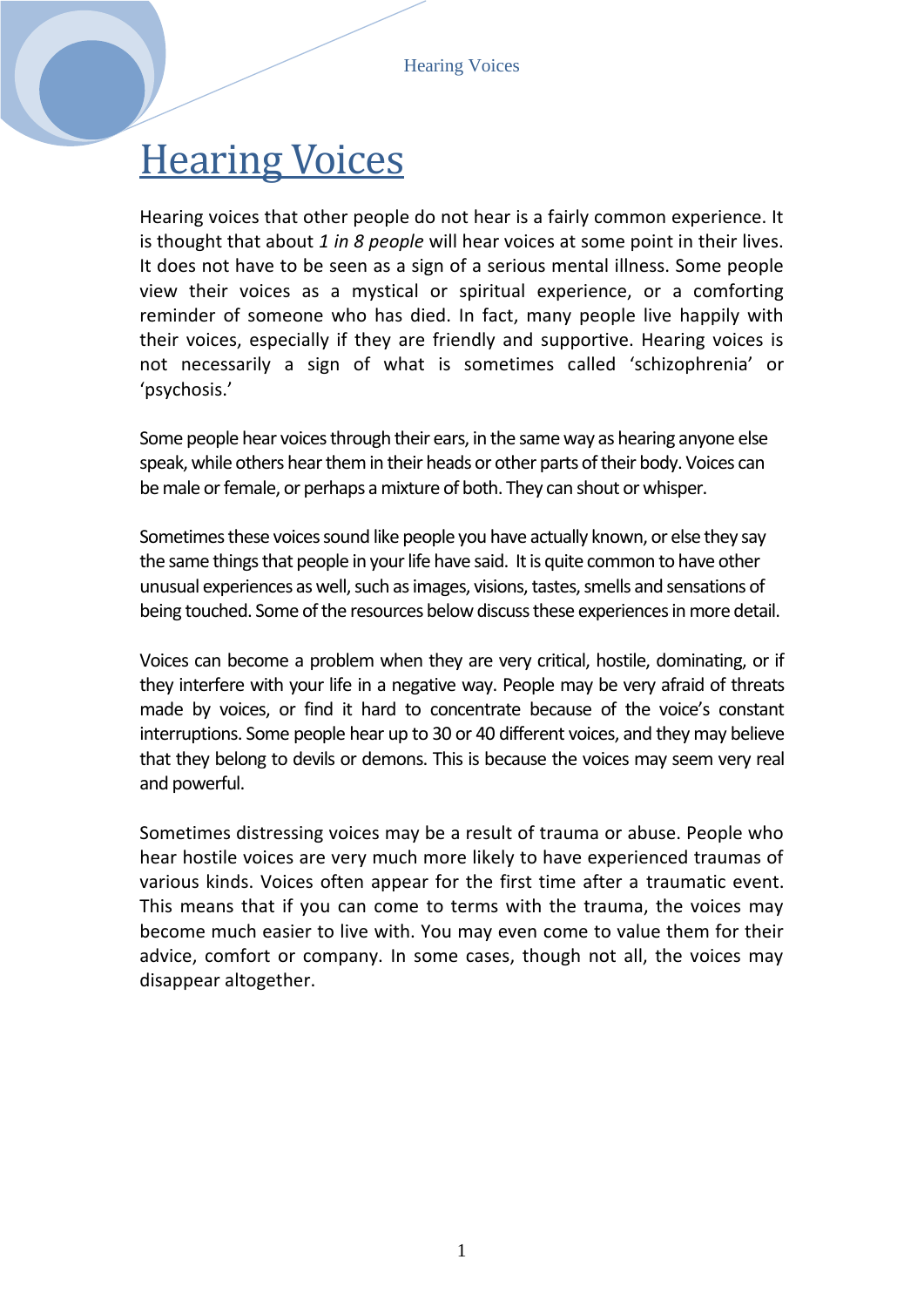### Learning to cope better with voices happens in several stages:

- 1. Understanding and finding out more about the voices. You can do this with a mental health professional, or on your own. This means thinking about when they started, what was happening at the time, what seems to trigger them, who they may remind you of, and so on. The MIND leaflet 'How to cope with hearing voices' can help you with this process, as can some of the other resources listed below.
- 2. Learning new ways of coping with the voices. Some of this overlaps with the other ideas in this booklet, such as eating well, exercising, getting enough sleep and so on. There are also particular ideas and strategies that have been found useful by people who hear voices. These include distraction, using headphones, listening to music, Mindfulness, focusing on the pleasant voices, setting aside a time of day to listen to the voices, and so on. Read the resources below for more ideas. As you build confidence, it is helpful to be able to stand up to voices that are bullying or threatening. This is often the start of building a better relationship with them.
- 3. Working through trauma memories. As we have said at the start of the booklet, not everyone wants to do this. It is your choice. You can discussthis with a mental health professional or GP when you feel more in control of your voices.

#### *It is important not to feel on your own with these experiences*.

The websites below can put you in touch with the stories of many other people who hear voices. Some people find it helpful to join a small group of other voice-hearers so that together you can work out ways of coping with this experience. Hearing Voices groups are now running throughout the UK, both inside and outside services.

By following these steps, many people have learned to come to terms with their voices and live full and productive lives. You can read some of these accounts in books like '50 recovery stories' or by visiting the websites below.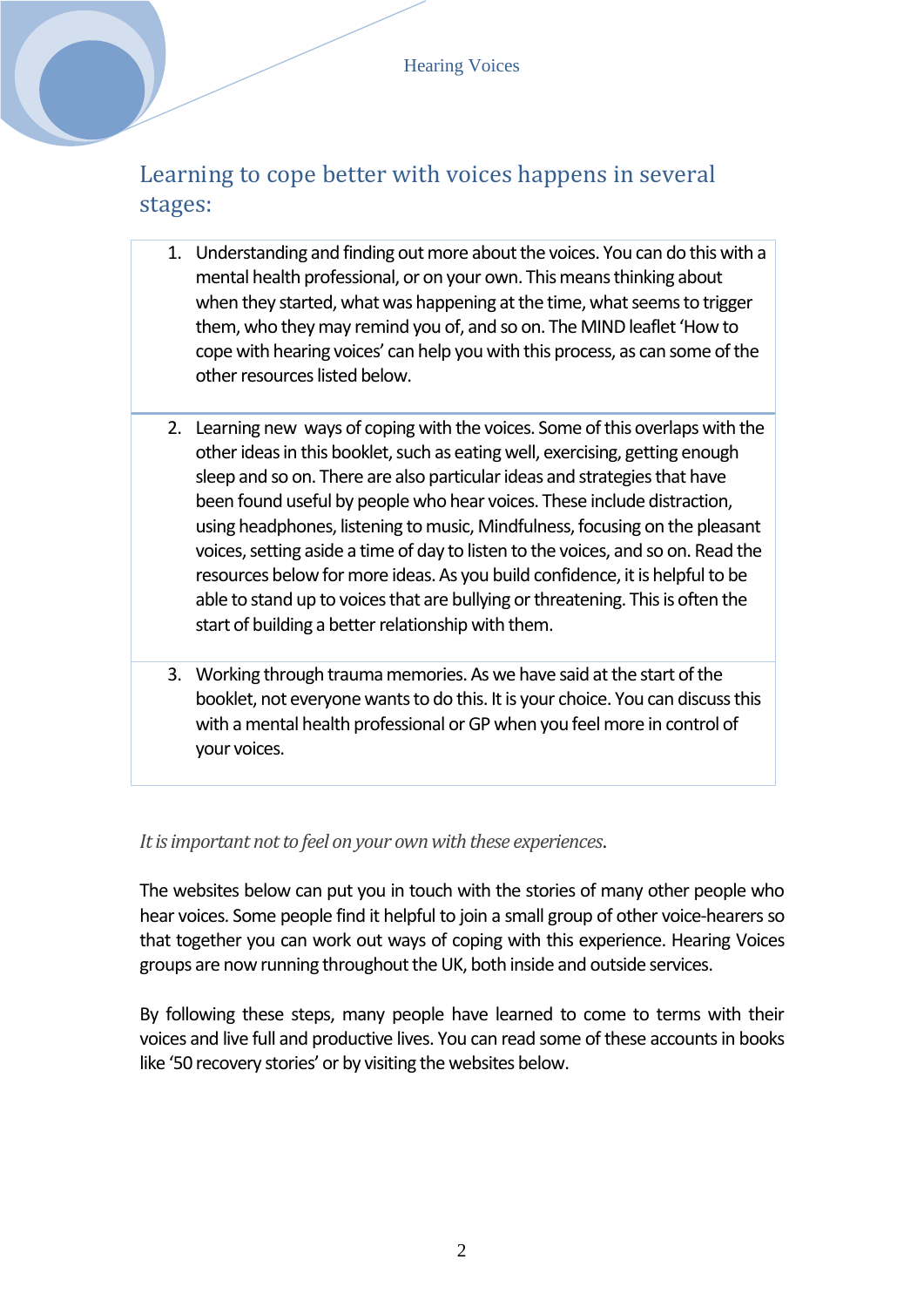Hearing Voices

## Hearing Voices Reading and Resources

A very good starting point is to read this leaflet from the mental health charity MIND:

- How to cope with hearing voices. [www.mind.org.uk](http://www.mind.org.uk/)
- There is also a free leaflet on coping with voices at **http://www.ntw.nhs.uk/pic/?p=selfhelp**

These **books** have lots of information about how to cope with voices and other unusual experiences:

- *Coping with Voices and Visions: A guide to helping people who experience hearing voices, seeing visions, tactile or other sensations,* by Julie Downs (2005). Manchester: The Hearing Voices Network.
- *Making Sense of Voices,* by Marius Romme and Sandra Escher (2000). London: Mind Publications.

This **book** has inspiring stories by people who learned to understand and live with their voices:

 *Living with Voices: 50 stories of recovery*, by Romme, M., Escher, S., Dillon, J. Corstens, D. and Morris, M. (2013). Ross on Wye: PCCS Books

### **The Hearing Voices Network**

A confidential help-line, run by voice hearers, which offers support and advice to anyone who experiences voices, visions or other unusual sensations. **Tel**: 0845 1228642

**Opening Times:** 1-4 pm every Tuesday

### **www.intervoiceonline.org**

An international network for training, education and research into hearing voices which works across the world to spread positive and hopeful messages about voice hearing experiences.

### **www.hearingvoices.org**

HVN (Hearing Voices Network) offers information, support and understanding to people who hear voices and those who support them. It also aims to promote awareness, tolerance and understanding of voice hearing, visions, tactile sensations and other unusual experiences.